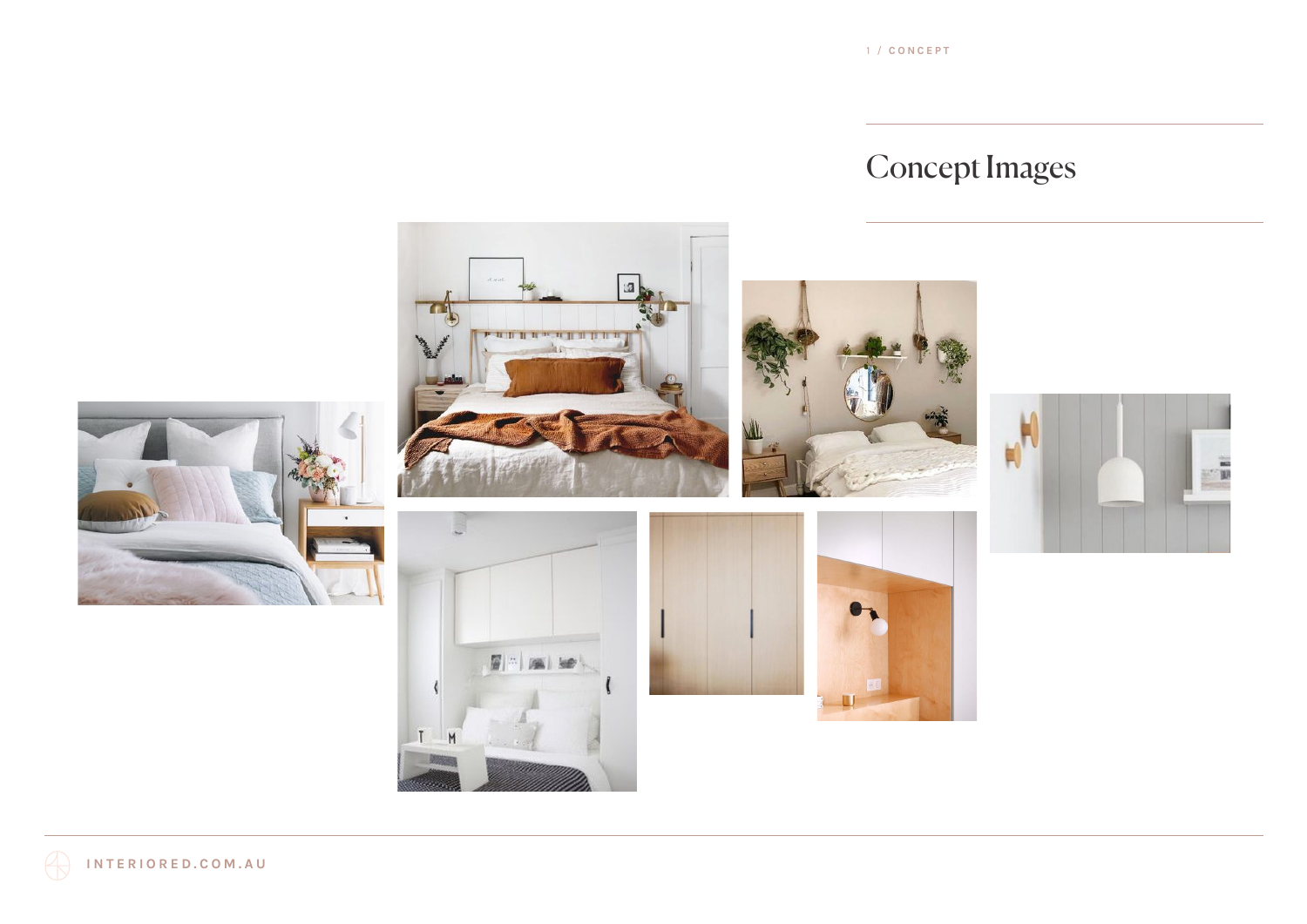

## Furniture and Finishes Board

Read in conjuction with: -Floor plan -Detailed Shopping List

**INTERIORED.COM.AU**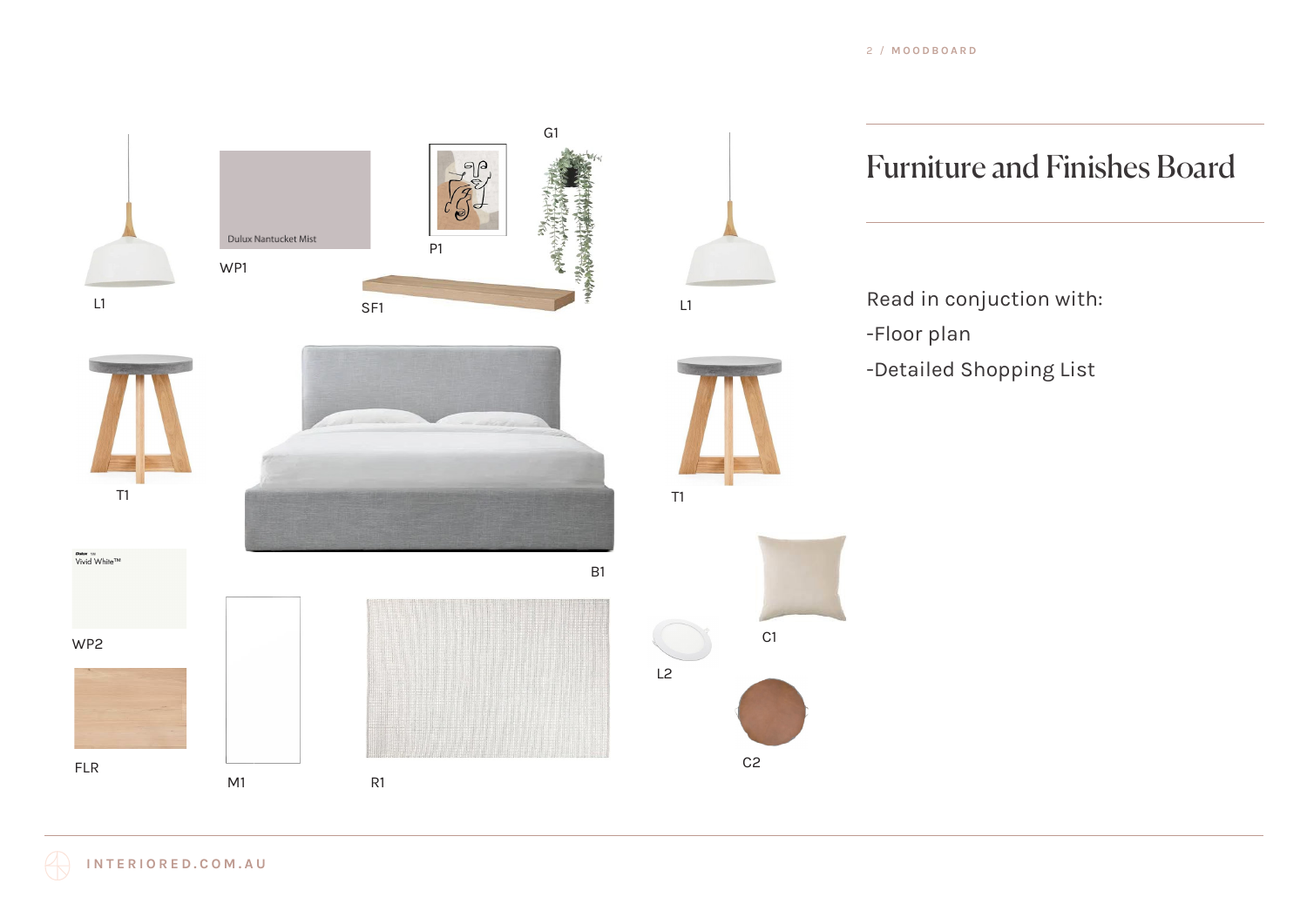

### Layout - Bedroom

Read in conjuction with: -Furniture and Finishes Board -Finishes and Ceiling Plan -Detailed Shopping List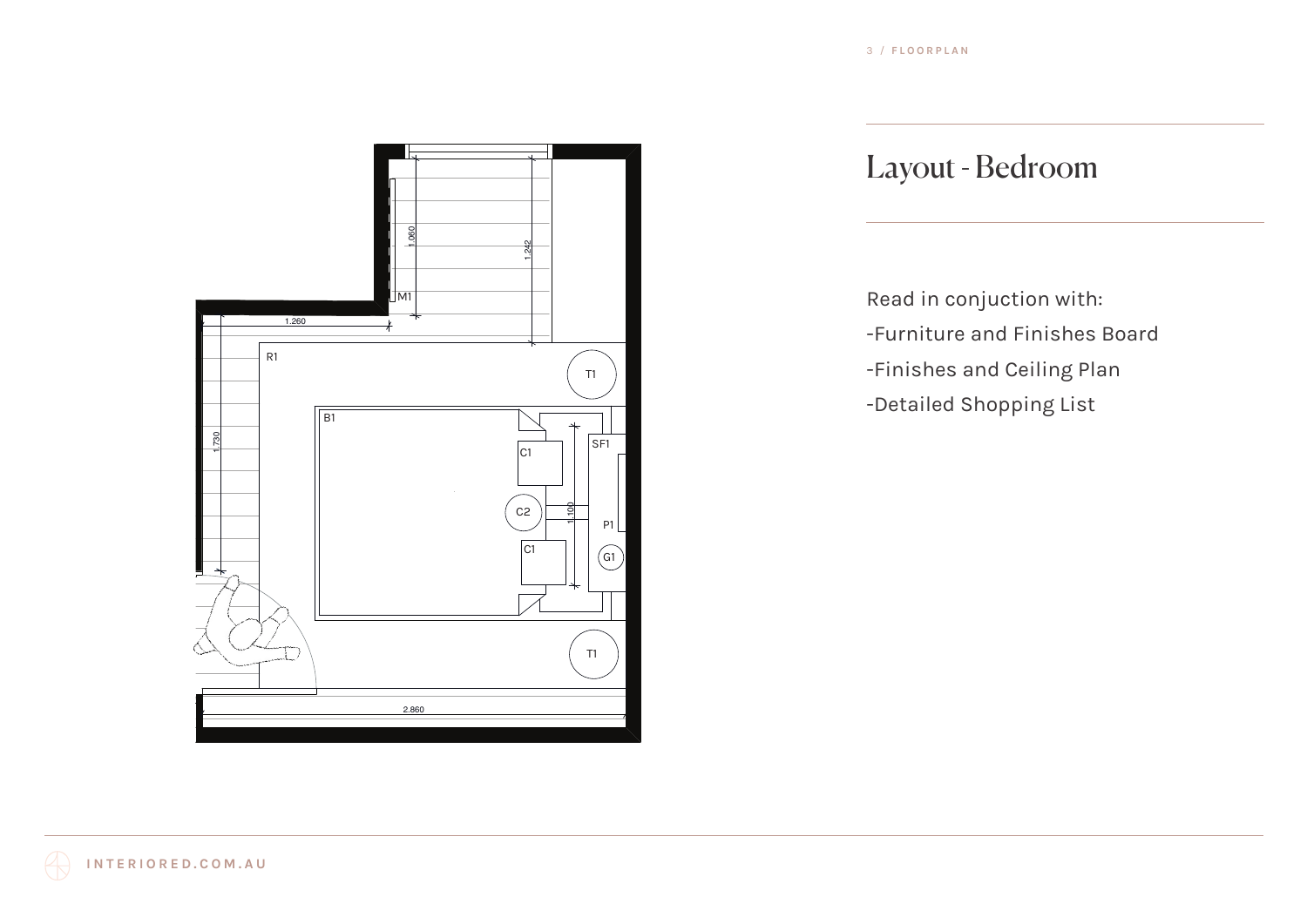

### FLOOR/WALL FINISHES PLAN

PAINT Wall - Code Ref WP1 & WP2 FLOOR FLR - Tasmanian Oak Engineered Timber Flooring 1900mm x 140mm



#### CEILING PLAN

CEILING Paint - Code Ref WP2 Dulux Vivid White L1 Pendant Light 300MM DIA L2 Recessed Downlights Warm White

## Finishes and Ceiling Plan

Read in conjuction with: -Furniture and Finishes Board -Floor plan Layout -Detailed Shopping List